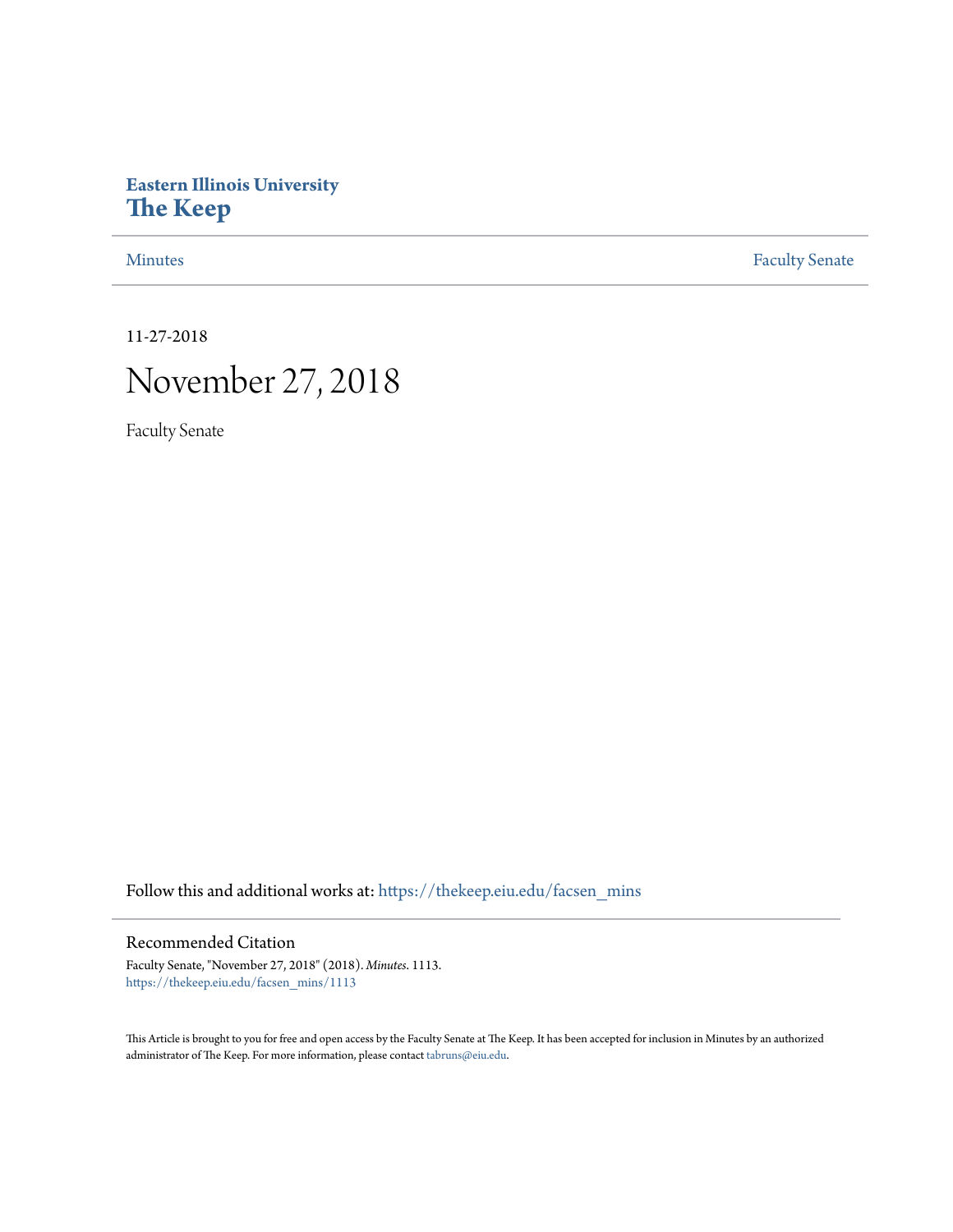*Note: This document is a summary of the proceeding, not a verbatim transcript.*

Attendance: Abebe, Brantley, Bruns, Corrigan, Eckert, Gatrell, Holly, Hugo, Oliver, Stowell, VanGunten, Wharram Student Senate Representative: Gordon Guests: Brooke Schwartz (DEN), AVP Enrollment Mgmt. Josh Norman

Meeting called to order at 2:02 p.m.

APPROVAL OF MINUTES

Approval of Minutes from the November 13 meeting. Motioned by Sen. Abebe, Seconded by Sen. Brantley. Approved with 11 Yeas, 0 No, 1 Abstention.

GUEST SPEAKER: Associate Vice President of Enrollment Management Josh Norman

With approval from Senate, Chair Bruns invited AVP EM Josh Norman to give his presentation ahead of regular Senate business on the meeting agenda.

Norman noted increased Freshmen enrollment of 24.44% from 2017 to 2018. Average GPA of the incoming Freshmen increased from 2017's 3.06 to 2018's 3.15, and average ACT scores increased from 20.46 (2017) to 21.06 (2018).

Criminology/Criminal Justice appeared in the Top 5 for the intended Major of the incoming 2018 Freshmen class, highly significant as this was the first full academic year in which the major was offered.

Norman provided two handouts, the first providing demographic information regarding comparing the 2017 and the 2018 Freshmen classes, including regional increases in recruitment numbers, GPA, ACT, Median Family Income, Ethnicity, and Intended Majors. The second handout regards Academic Department Recruitment: best practices, recruitment recommendations, unique department recruitment activities, and departmental recruitment resources.

Norman encouraged faculty to review information found at the Strategic Enrollment Plan website, http://castle.eiu.edu/strategicenrollment/, and described the importance of all members of the EIU community being "All In" in recruitment efforts. The SEP features both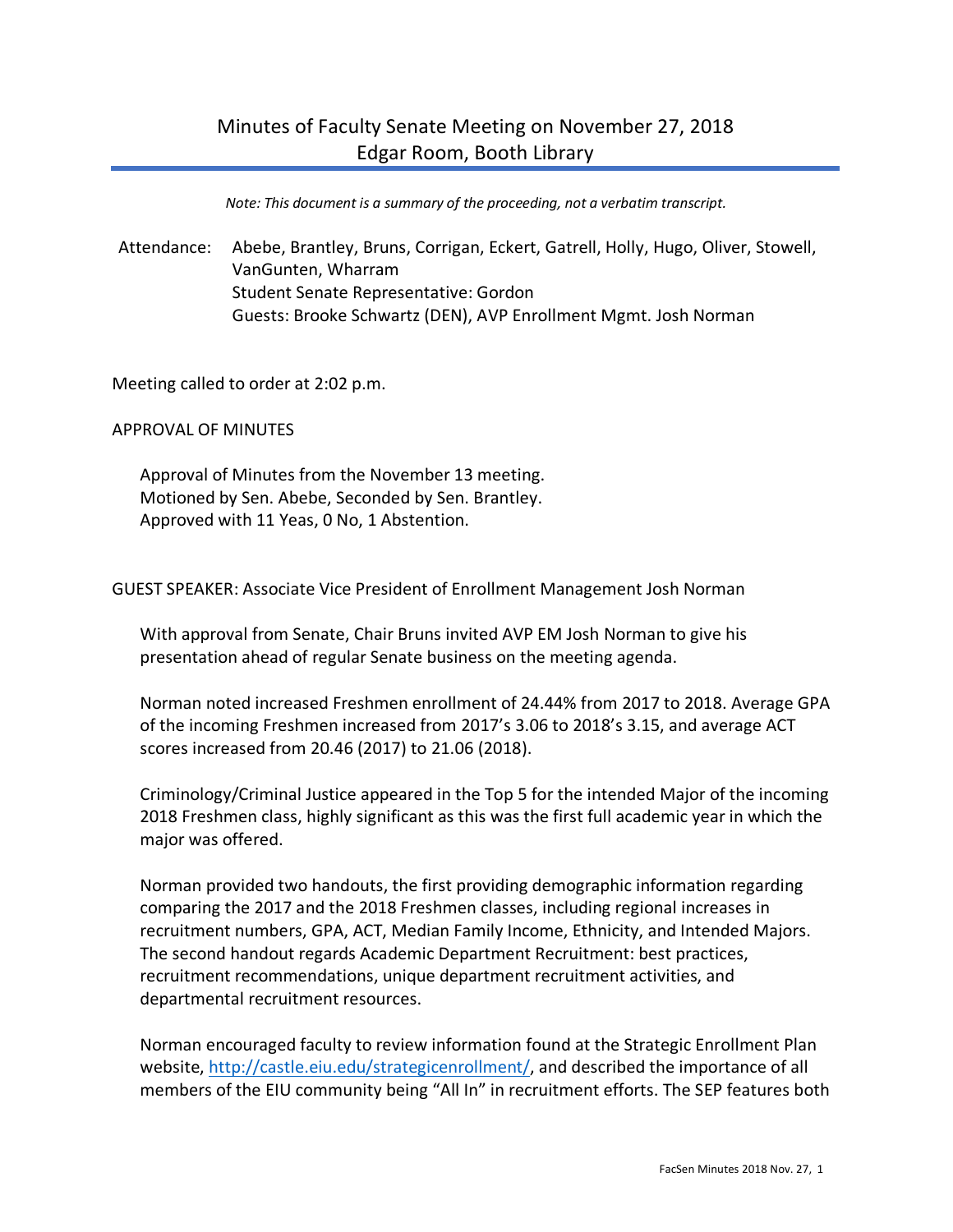a 10-year plan of enrollment goals and annual plans which are developed responsively to shifting student behaviors and demographics, all of which is heavily data-driven. The annual plans are substantial, with 70-90 individual goals developed, implemented, and assessed by the Enrollment Worx committee.

The enrollment goals for the 10-year plan include attaining a Freshmen/Sophomore retention rate of 77%, rebuilding enrollments to the 9,000-10,000 students range, increasing graduate student numbers by 2.3% each year, meeting each annual plan's enrollment goal, and achieving a recruitment goal of 1300 Freshmen and 1200 Transfer admits each year.

Norman shared internal spreadsheets documenting annual enrollment plans, noting that as efforts pay off in improving standing and awareness of EIU among potential new students, recruitment work will get easier. He then entertained questions from Senators.

Discussion:

Sen. Eckert – We know there are upcoming dips in number of potential recruits due to demographic changes. How are you addressing that?

Provost Gatrell – The state has a number of policy initiatives coming out to combat outstate migration, such as AIM High, and we can utilize those.

AVP Norman – We're doing much more with AIM High than any other institution is doing.

Sen. Eckert – I think the focus on "fit" between student and institution is great.

Provost Gatrell – We're very intentional in focusing on issues of fit and match with our recruiting efforts.

Sen. Stowell – Regarding the increase in GPA and ACT averages. Are we just recruiting better students?

AVP Norman – Yes.

Sen. Abebe – How are the academic departments connected to recruitment efforts?

AVP Norman – The handout you have regarding recruitment practices documents some of how departments are involved with these activities.

Provost Gatrell – Both Biology and English had large increases in their numbers, and they approached recruitment activities quite differently. This will vary by department – the important thing is to be involved in recruiting.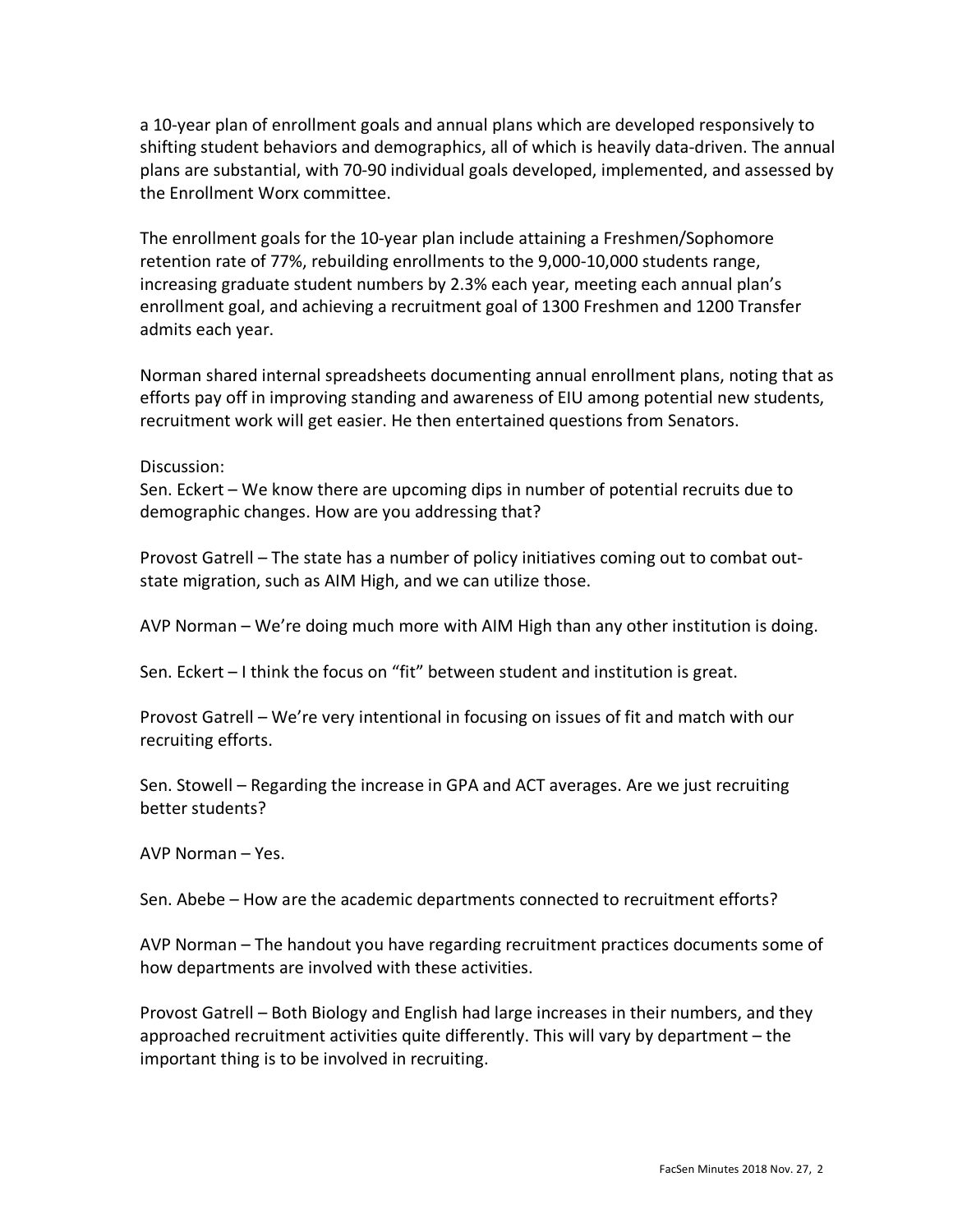Sen. Oliver – I'm curious about the spike in numbers. Seems like a big increase in application completion rates. What do you think is causing that?

AVP Norman – We currently have an excellent Communication Coordinator, which is a GA position. That person stays in contact with our prospective recruits, assisting them through the process.

Sen. Bruns – You mentioned achieving an enrollment of 9K-10K. We know there will be some upcoming "dips" in the number of potential students, due to demographics. Will we strive to achieve higher enrollment numbers prior to when the demographic shifts occur?

AVP Norman – Yes, this is why we have both a 10-year plan and annual plans, to maintain that responsiveness and flexibility regarding shifting circumstances/demographics.

Sen. Bruns – What can faculty do to help with recruitment efforts?

AVP Norman – Sign up for enrollment updates, and please join us in recruitment events. Faculty participation is huge in successful student recruitment.

Sen. Wharram – I have attended such events, they are really enjoyable. I'd like to comment on reaching 9K-10K student enrollment – I think that is really good. We overshot that years ago, and I think it was actually detrimental to the quality and experience here. Could you please share your social media data with academic departments, so we can also better target students?

AVP Norman – This is one of our important tools, so we want to keep this information internal, but yes, I will.

Sen. Bruns – Thank you AVP Norman for your hard work and for taking the time to come and speak with us today.

### COMMITTEE REPORTS

Executive Committee – Sen. Bruns reported that he gave the Faculty Senate Chair constituency report to the **Board of Trustees** on Friday Nov. 16. In his report he highlighted the continuing collaboration with the Council Chairs, his meetings with academic departments, upcoming revisions to the Faculty Senate constitution and by-laws, and working with the President's Office to establish a Presidential Lecture Series and an Institutional Think Tank.

Sen. Bruns noted that he will meet with the **Council Chairs** tomorrow, Nov. 28, and the Senate Exec will meet with the **President and Provost** next Monday, Dec. 3. Sen. Bruns invited fellow senators to email him with any issues/thoughts/concerns that they'd like shared.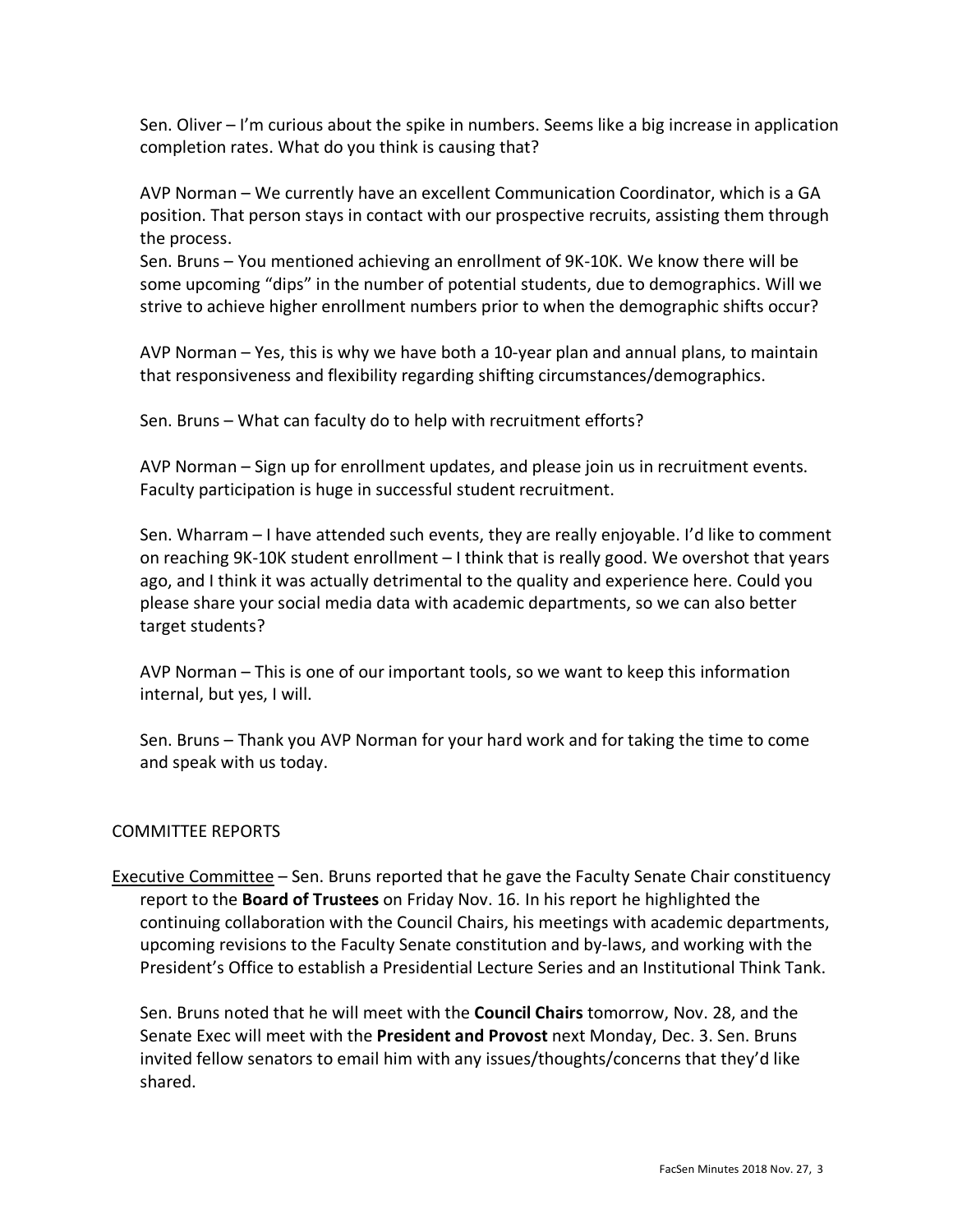Sen. Bruns also noted the four questions forwarded from Dr. Larry White on behalf of the **IBHE Faculty Advisory Council**. Sen. Abebe and Sen. Oliver both responded to the questions via email. Sen. Bruns will compile an official response to the questions, and a list of documents that will be attached to the response, and then share this draft via email with Senate. The response is due to IBHE FAC prior to December 15.

Elections Committee – Sen. Stowell: No report.

Nominations Committee – Sen. Oliver: No report.

Student and Staff Relations Committee – Carson Gordon: No report.

Awards Committee – Sen. Eckert: No report.

Faculty Forum Committee – Sen. Abebe: No report.

Budget Transparency Committee – Sen. Bruns on behalf of Sen. Hung: No report.

Shared Governance Implementation Committee – Sen. Stowell recommended that we disband this ad hoc committee. Approved by acclimation.

### **BUSINESS**

- Provost's Report: Dr. Gatrell reported that **several administrative position searches** are currently underway. Skype interviews for the Dean of the Lumpkin College of Business and Technology and the Dean of the College of Health and Human Services have been completed. There should be a short list from the candidate pool in a few days, with campus visit interviews to be conducted in January 2019.
- The University Advancement VP search is underway, the deadline for applicants is this Friday. This is a large interview committee and includes Sen. Abebe as the Senate representative. We are expecting additional applicants but currently we have a good pool to review. We anticipate Skype interviews in December and campus visits in February.
- In **curriculum development**, several stand-alone majors have been approved, most of which are coming out of the former FCS department: Fashion and Merchandising/Design, Hospitality and Tourism, Dietetics and Nutrition, and Human Services. The School of Technology CTE program, originally slated for deletion under the Vitalization project, will instead by moved to the College of Education's TLF dept.
- We are currently working on a 30K word document report for **Higher Ed 2019**. Dr. Karla Sanders and Dr. Jeff Stowell are working to meet the goal of completing the report by June 2019. I appreciate their work on this.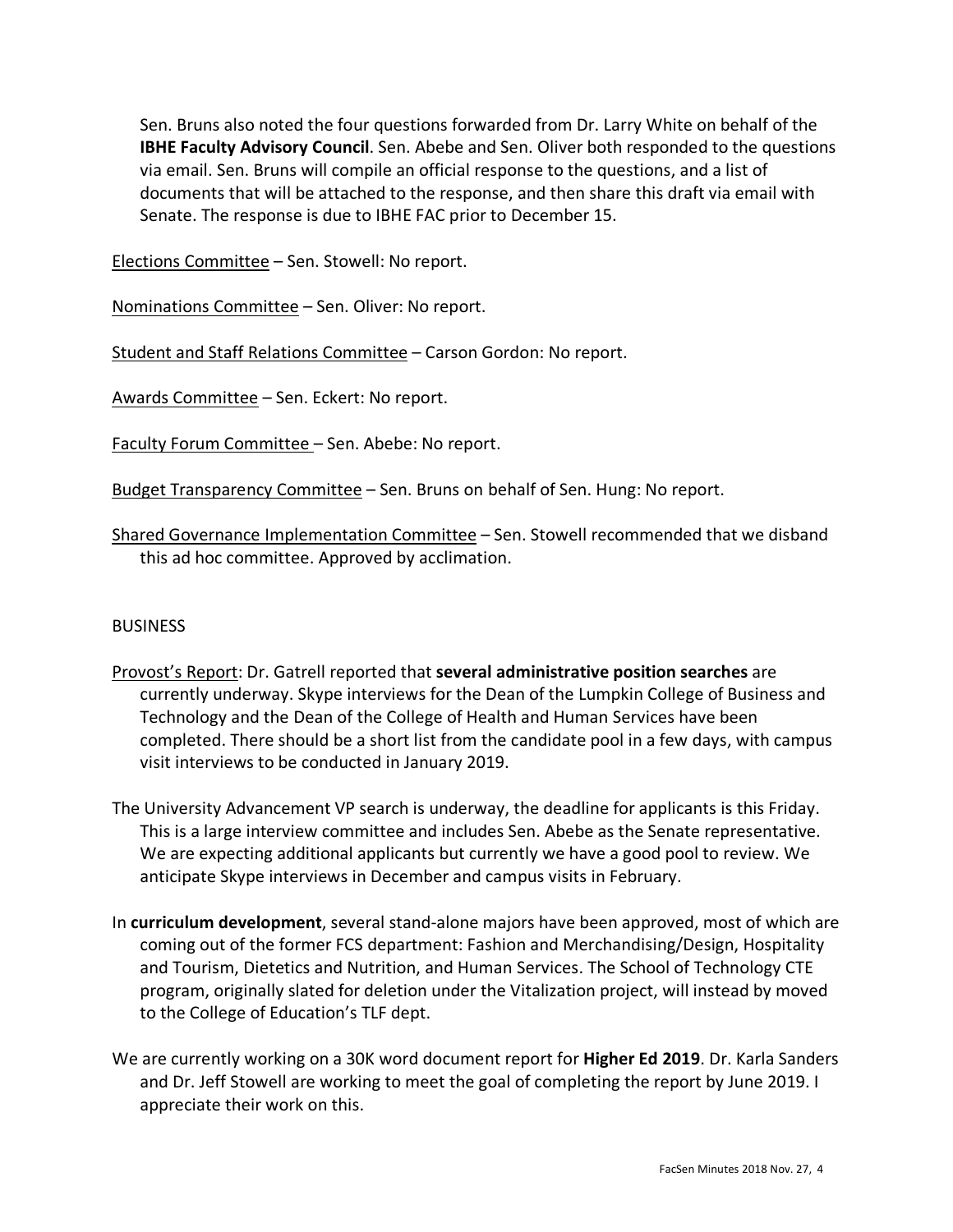Today we have the reception for this year's recipients of the **Achievement and Contribution Awards**. I'm looking forward to celebrating this success with this year's recipients.

We have a **Chairs development program** initiative underway.

- We will shortly have an internal search commencing for a **Gen Ed Coordinator** position. This will be a nine-month contract, with 1 CU for the summer. It is a good opportunity for someone to get a taste of administrative work.
- The email has been sent regarding applying for the **ATAC Proposals Awards. The revised structure (post CATS) is in place and spring proposals are requested**. The maximum amount is \$15K.

Provost Gatrell encouraged everyone to attend the second **"Final Friday"** being hosted by the Center for Humanities on Friday Nov. 30, stating that the first "Final Friday" event was one of the best events he's ever attended in his years in academia.

Questions/Discussion: Sen. Gosse: Regarding ATAC - What's been funded in the past?

Provost Gatrell: That hasn't been documented in the past, but this year's proposal winners will be posted.

Sen. Abebe: Can you clarify a report in the DEN regarding a department chair wanting to name students to a department honor roll?

Provost Gatrell, Carson Gordon, and DEN Reporter Brooke Schwartz: Clarifying that this is the department of Health Promotion creating a department honor roll. The process is the same as other departments. This is not the Honors College designation of being an honors student, but a department designation related to success in courses related to the student's Major.

- Faculty Senate Meetings: Sen. Bruns proposed cancelling the Dec. 11 Faculty Senate meeting. Faculty Senate will meet again January 8, 2019.
- Senate Chair Department Visits: Sen. Bruns will be meeting with the School of Business, History and other departments for this on-going project. Documentation of the project, to be coauthored by Sen. Bruns and Provost Gatrell, is tabled until January/February of 2019.
- Presidential Lecture Series: Several good suggestions for the 2018-2019 Presidential Lecture Series topic have been proposed via email, including Big Data. Sen. Bruns asked senators to continue that email discussion and Senate will consider which topic(s) to propose at the January 8 meeting.